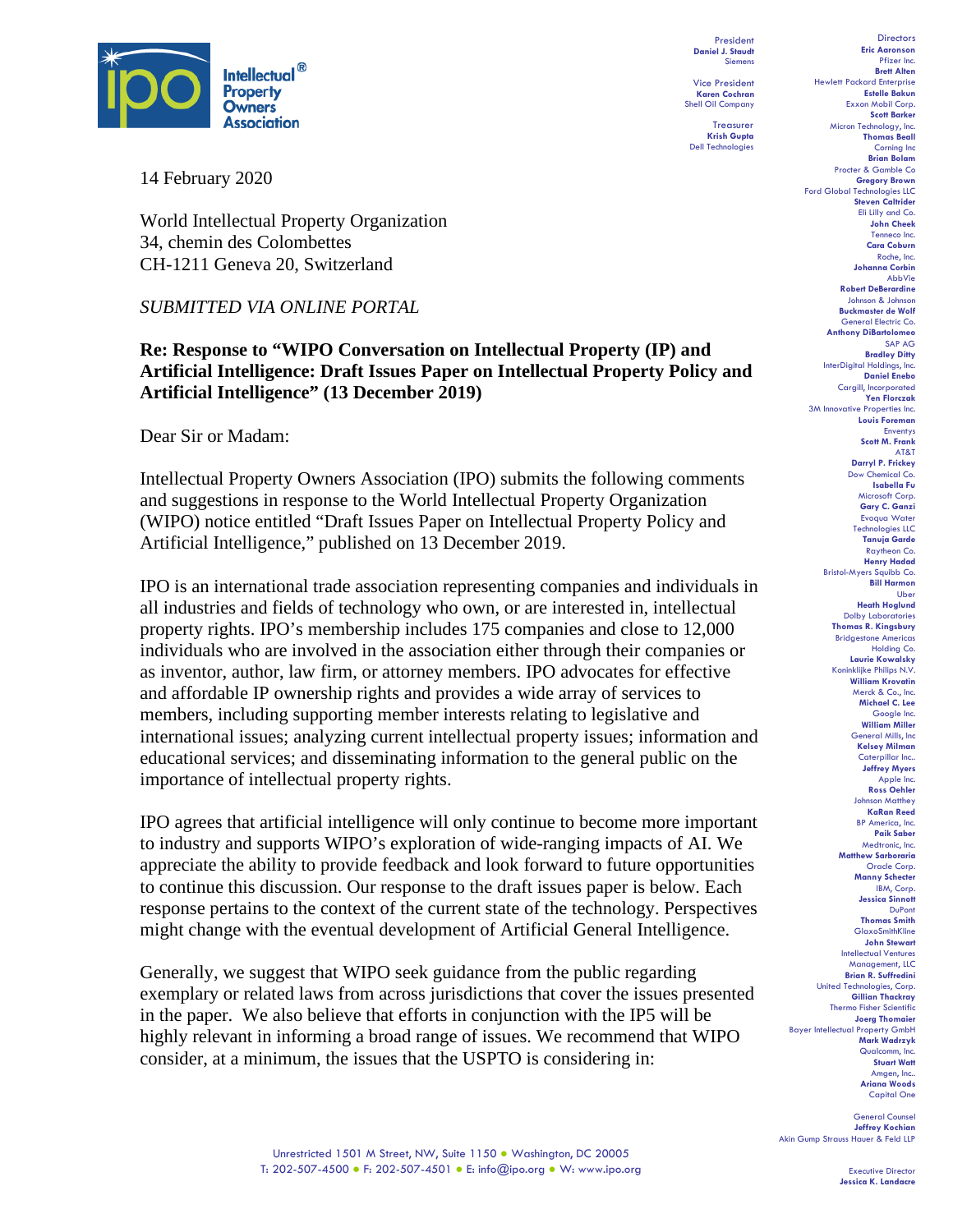- Federal Register Notice (FRN) #1, "Request for Comments on Patenting Artificial Intelligence Inventions," published 27 August 20[1](#page-1-0)9,<sup>1</sup> and
- Federal Register Notice (FRN) #2, "Request for Comments on Intellectual Property Protection for Artificial Intelligence Innovation," published 30 October 2019. [2](#page-1-1)

## **Specific Comments**

## **Regarding Introduction – No. 5:**

- *5. The issues identified for discussion are divided into the following areas:*
	- *(a) Patents*
	- *(b) Copyright*
	- *(c) Data*
	- *(d) Designs*
	- *(e) Technology Gap and Capacity Building*
	- *(f) Accountability for IP Administrative Decisions*

**Comment:** Trademarks and trade secrets questions are not explicitly raised here. Unless they are being addressed elsewhere in this paper, we suggest that WIPO consider the same issues the USPTO is considering in their Federal Register Notices (FRN #2).

### **Regarding Issue 1: Inventorship and Ownership – No. 6 and 7:**

*6. In most cases, AI is a tool that assists inventors in the invention process or constitutes a feature of an invention. In these respects, AI does not differ radically from other computer-assisted inventions. However, it would now seem clear that inventions can be autonomously generated by AI, and there are several reported cases of applications for patent protection in which the applicant has named an AI application as the inventor.* 

- *7. In the case of inventions autonomously generated by AI:*
	- *(i) Should the law permit or require that the AI application be named as the inventor or should it be required that a human being be named as the inventor? In the event that a human inventor is required to be named, should the law give indications of the way in which the human inventor should be determined, or should this decision be left to private arrangements, such as corporate policy,*

<span id="page-1-0"></span><sup>&</sup>lt;sup>1</sup> [https://www.federalregister.gov/documents/2019/08/27/2019-18443/request-for-comments-on](https://www.federalregister.gov/documents/2019/08/27/2019-18443/request-for-comments-on-patenting-artificial-intelligence-inventions)[patenting-artificial-intelligence-inventions.](https://www.federalregister.gov/documents/2019/08/27/2019-18443/request-for-comments-on-patenting-artificial-intelligence-inventions)

<span id="page-1-1"></span><sup>2</sup> [https://www.federalregister.gov/documents/2019/10/30/2019-23638/request-for-comments-on](https://www.federalregister.gov/documents/2019/10/30/2019-23638/request-for-comments-on-intellectual-property-protection-for-artificial-intelligence-innovation)[intellectual-property-protection-for-artificial-intelligence-innovation.](https://www.federalregister.gov/documents/2019/10/30/2019-23638/request-for-comments-on-intellectual-property-protection-for-artificial-intelligence-innovation)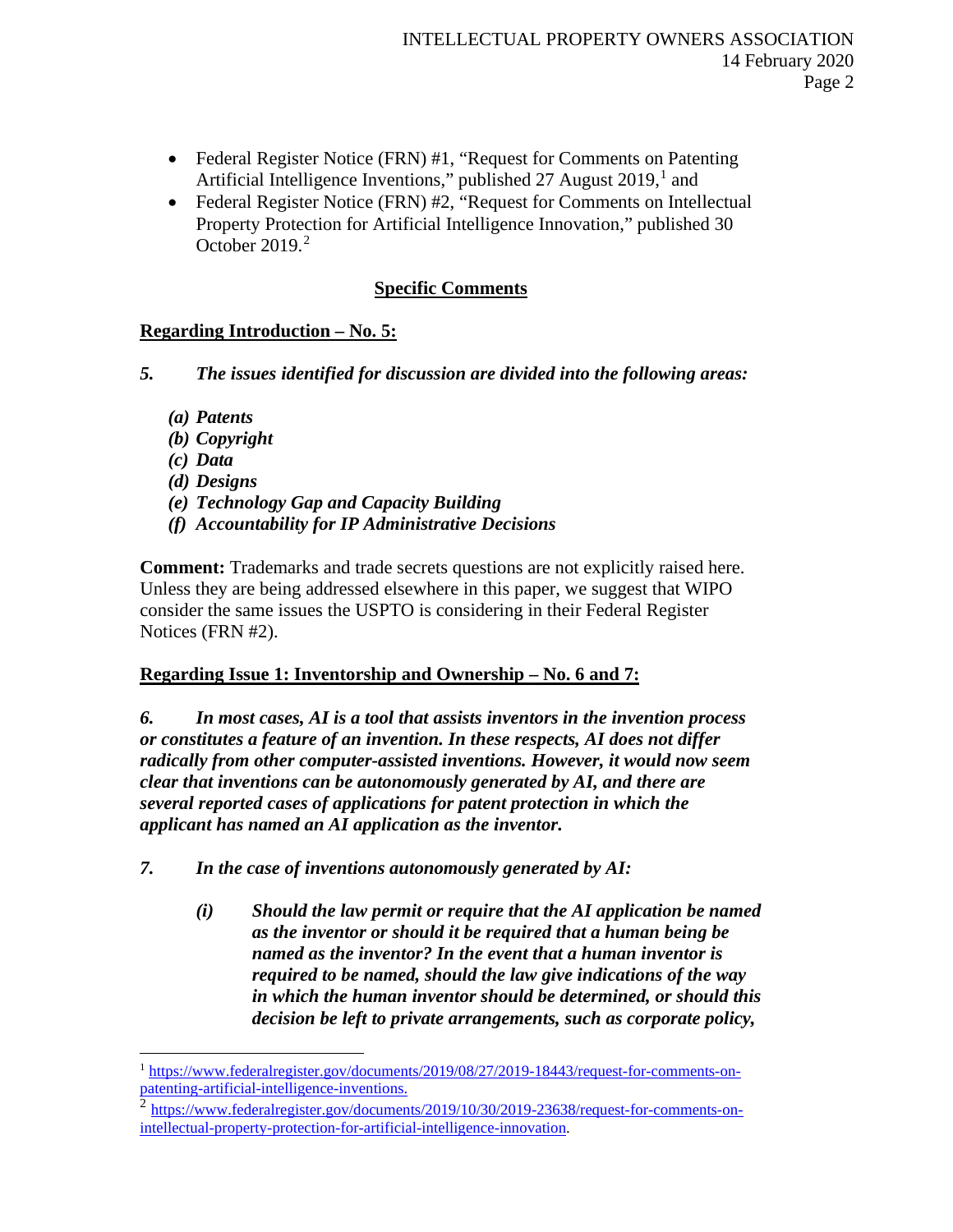*with the possibility of judicial review by appeal in accordance with existing laws concerning disputes over inventorship?*

- *(ii) The inventorship issue also raises the question of who should be recorded as the owner of a patent involving an AI application. Do specific legal provisions need to be introduced to govern the ownership of autonomously generated AI inventions, or should ownership follow from inventorship and any relevant private arrangements, such as corporate policy, concerning attribution of inventorship and ownership?*
- *(iii) Should the law exclude from the availability of patent protection any invention that has been generated autonomously by an AI application? See also Issue 2, below.*

**Comment:** A key to answering many of these questions may reside in defining "autonomously" in the context of AI inventions. We recommend that WIPO propose an appropriate definition of "autonomously" for public commenting.

Regarding the assertion, "[h]owever, it would now seem clear that inventions can be autonomously generated by AI," (No. 6) we believe this is still subject to debate from a technical and legal standpoint. We propose revised wording like "However, it would now seem clear that inventions can be autonomously generated by AI, and There are several reported cases of applications for patent protection in which the applicant has named an AI application as the inventor."

From a legal standpoint, the EPO's [preliminary] decision and the UKIPO's formal decision indicate that, at this time, only human inventorship is contemplated. Because there are many ethical and practical questions that need to be addressed before giving inventor or legal status to AI, it may be helpful to include the following questions:

- If an AI system can be considered as an inventor, what ramifications does that have on related issues, such as, infringement and liability?
- If an AI system can be considered an owner, how does the system enforce, assign, seek legal counsel, sign court documents, etc.?

No. 7(iii) could be expanded to consider the complex policy implications involved. For instance, if laws and regulations should continue to prohibit an AI application from being listed as an inventor where the invention is deemed to be an improvement where a human is not named as a co-inventor, then what are the public policy considerations? If patent protection is not available, what protection mechanisms are available to the owner of the AI application (e.g., trade secrets)? Are such protection mechanisms sufficient to promote, or do they inhibit, research and development advancements or commercial licensing and exploitation of the AI improvements to others?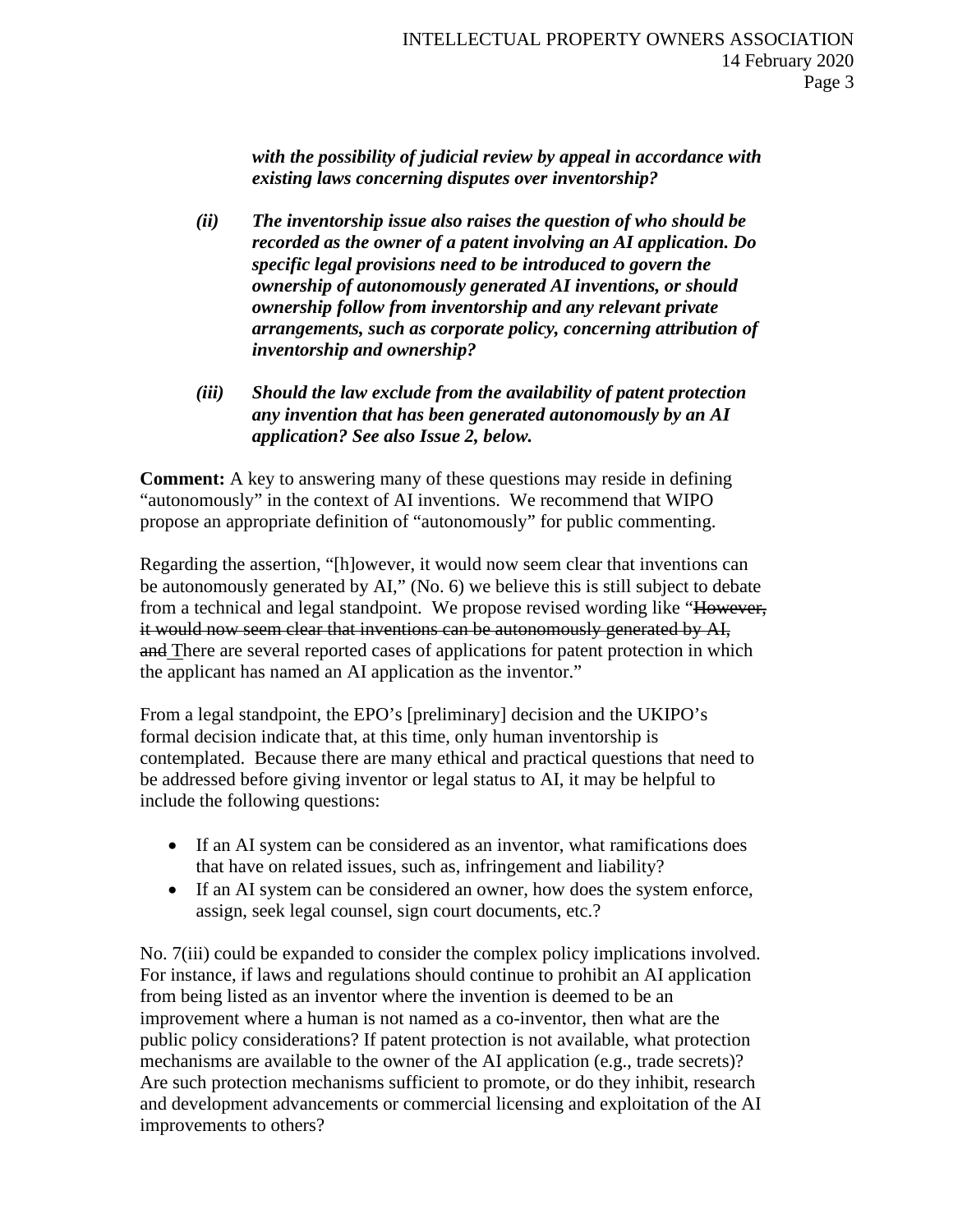### **Regarding Issue 3: Inventive Step or Non-Obviousness – No. 9(ii):**

*9. A condition of patentability is that the invention involves an inventive step or be non-obvious. The standard applied for assessing non-obviousness is whether the invention would be obvious to a person skilled in the relevant art to which the invention belongs.* 

*(ii) Should the standard of a person skilled in the art be maintained where the invention is autonomously generated by an AI application or should consideration be given to replacing the person by an algorithm trained with data from a designated field of art?*

**Comment:** We believe that the standard may also need to be discussed in the situation where a skilled person has "access" to more advanced AI technology/tools. As such, it may be helpful to include this issue as a question.

### **Regarding Issue 4: Disclosure – No. 10:**

*10. A fundamental goal of the patent system is to disclose technology so that, in the course of time, the public domain may be enriched and a systematic record of humanity's technology is available and accessible. Patent laws require that the disclosure of an invention be sufficient to enable a person skilled in the relevant art to reproduce the invention.* 

*(i) What are the issues that AI-assisted or AI-generated inventions present for the disclosure requirement?* 

*(ii) In the case of machine learning, where the algorithm changes over time with access to data, is the disclosure of the initial algorithm sufficient?*

*(iii) Would a system of deposit for algorithms, similar to the deposit of microorganisms, be useful?*

*(iv) How should data used to train an algorithm be treated for the purposes of disclosure? Should the data used to train an algorithm be disclosed or described in the patent application?*

*(v) Should the human expertise used to select data and to train the algorithm be required to be disclosed?*

**Comment:** Regarding (iii) and (iv), we recommend the following additional question:

• If a system of deposit is made available and if the data used to train an algorithm must be disclosed or described in the patent application, what are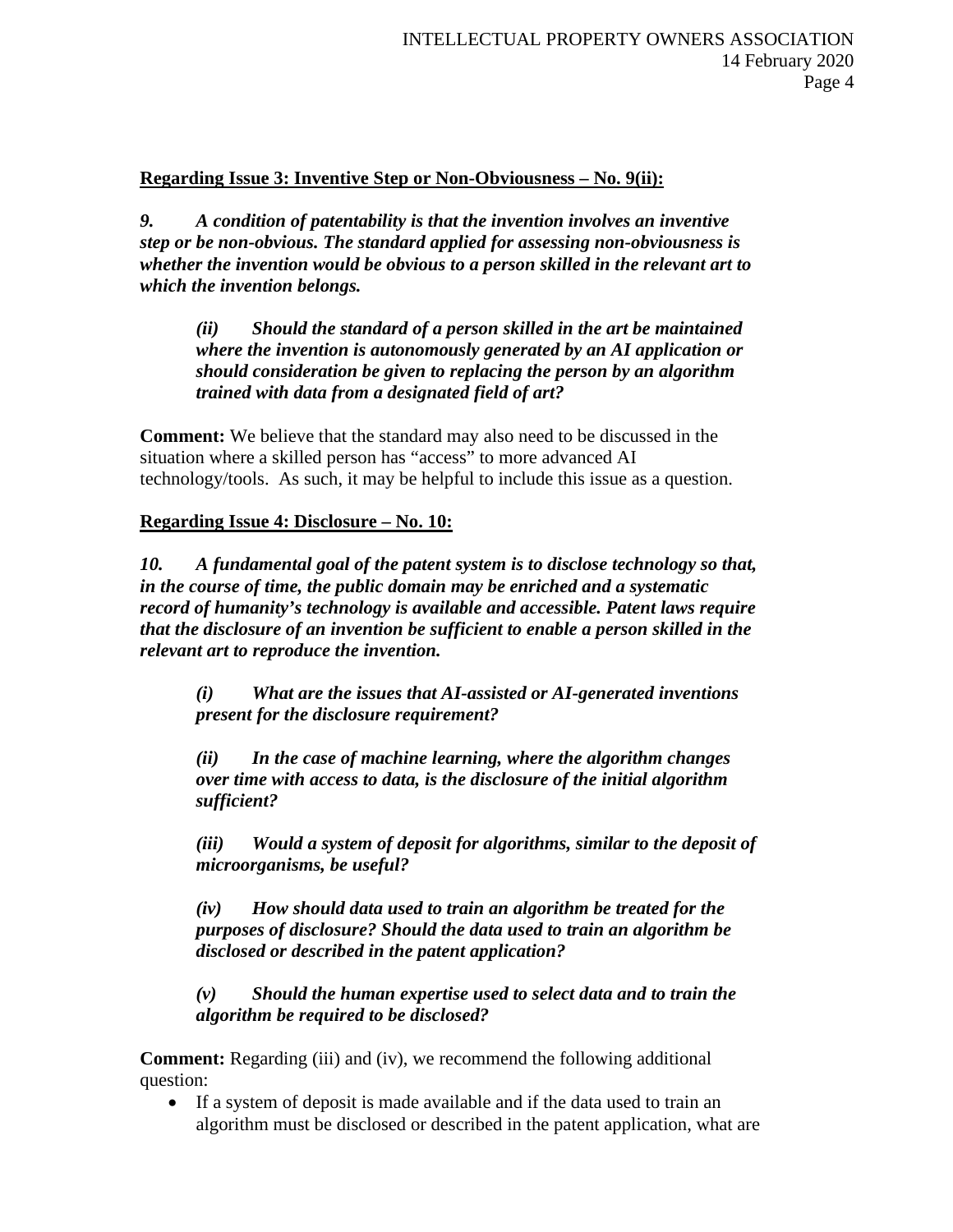the implications or exceptions to consider regarding protected trade secrets and privacy protections on personal data?

We suggest additional questions regarding the person skilled in the relevant art:

- What are the considerations for the requirement of the person skilled in the relevant art with respect to disclosure?
- If the inventor and the person skilled in the relevant art are both AI, then what should an enabling disclosure look like? Does it need to enable a human to make and use the invention, or would some kind of machine code, understandable by the AI but not by humans, qualify as an enabling disclosure?

#### **Regarding Issue 6: Authorship and Ownership – No. 12:**

*AI applications are capable of producing literary and artistic works autonomously. This capacity raises major policy questions for the copyright system, which has always been intimately associated with the human creative spirit and with respect and reward for, and the encouragement of, the expression of human creativity. The policy positions adopted in relation to the attribution of copyright to AI-generated works will go to the heart of the social purpose for which the copyright system exists. If AI-generated works were excluded from eligibility for copyright protection, the copyright system would be seen as an instrument for encouraging and favoring the dignity of human creativity over machine creativity. If copyright protection were accorded to AI-generated works, the copyright system would tend to be seen as an instrument favoring the availability for the consumer of the largest number of creative works and of placing an equal value on human and machine creativity. Specifically,* 

*(i) Should copyright be attributed to original literary and artistic works that are autonomously generated by AI or should a human creator be required?* 

*(ii) In the event copyright can be attributed to AI-generated works, in whom should the copyright vest? Should consideration be given to according a legal personality to an AI application where it creates original works autonomously, so that the copyright would vest in the personality and the personality could be governed and sold in a manner similar to a corporation?*

*(iii) Should a separate sui generis system of protection (for example, one offering a reduced term of protection and other limitations, or one treating AI-generated works as performances) be envisaged for original literary and artistic works autonomously generated by AI?*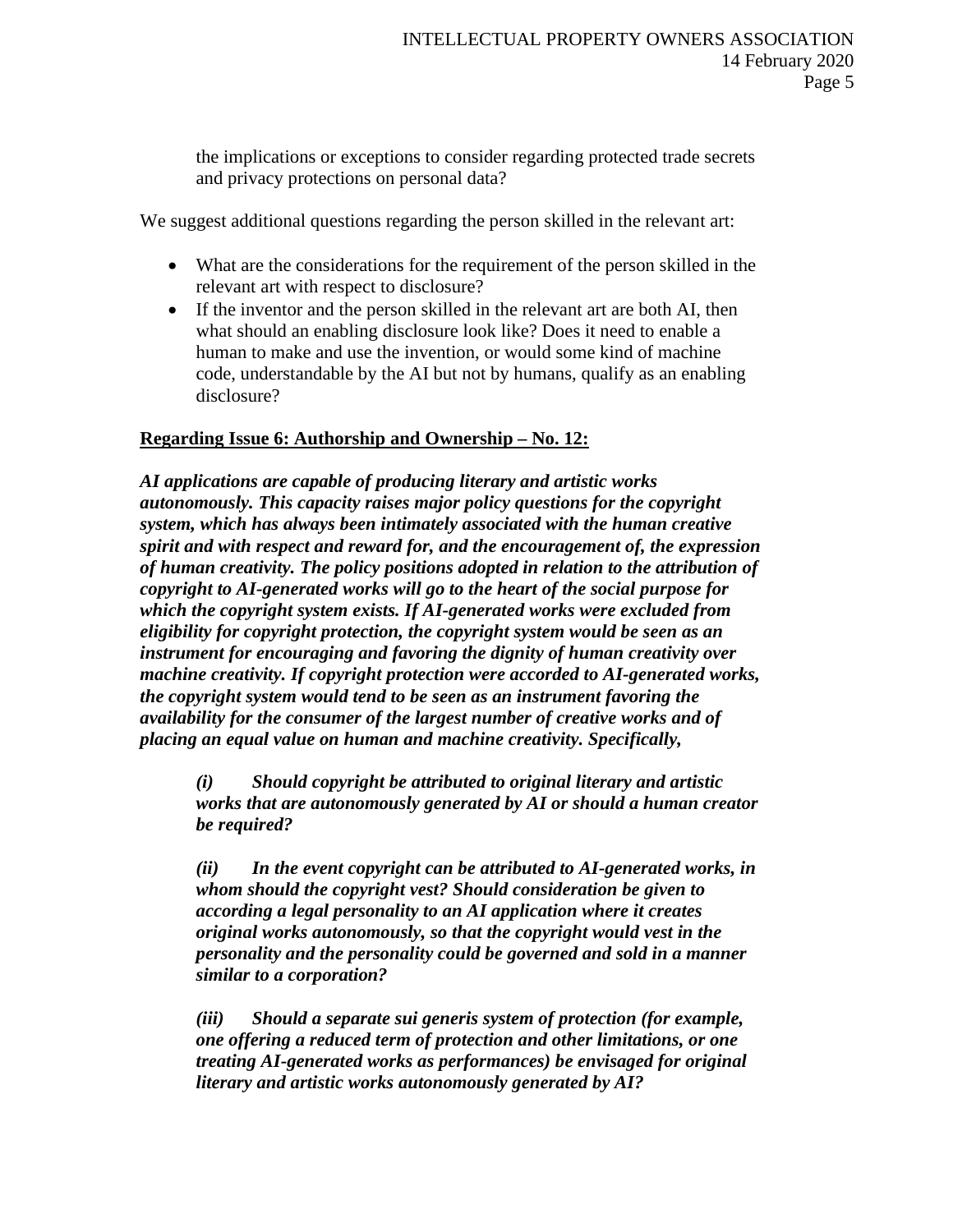**Comment:** Regarding the assertion, "AI applications are capable of producing literary and artistic works autonomously," we suggest wording such as "it might now be clear that literary and artistic works will eventually be created autonomously without assistance of a human person, but many still believe AI to be a mere tool lacking true autonomy," similar to our comments on Issue 1, No. 6.

In addition, since software programs have been granted copyright protection in most jurisdictions under the same criteria as literary and artistic works, we suggest adding a further clarification to indicate potential examples of "original literary and artistic works that are autonomously generated by an AI application without human assistance such as (1) creating new source code or object code that is an improvement to an AI application that reflects an unintended or new behavior of the AI application (e.g., an AI application for detection of a person from other images and autonomously adding the behavior of identifying if the person is sick or injured); or (2) creating a new product package design that does not reflect any assistance from the person(s) that created the AI application or using the AI application." Such a clarification may better inform individuals and organizations on how best to respond to the questions pertaining to the issue of AI impact on copyrights.

Regarding no. 12(i), we suggest including more details on the question of "should a human creator be required?" For example, "what are the level of contributions that should be required by a human creator?"

Regarding no. 12(ii), it may be helpful to include the following question, similar to our comments on Issue 1, No. 6:

• What ramifications does AI authorship and ownership have on related issues, such as infringement and liability?

We would also suggest adding further public policy questions under issue 6 as follows:

• If copyright laws in a jurisdiction prohibit copyright protection from being granted to a work autonomously generated by an AI application, what is the public policy impact on companies or persons that invest in development of AI applications? If copyright and patent protection are not available, do current trade secret laws provide adequate protection or is there an impact to R&D development of AI applications due to insufficient measures to keep an AI-related work a trade secret?

# **Additional issues:**

We suggest the draft paper should also include the issue of rights associated with government entities and contractors. Some possible questions are: